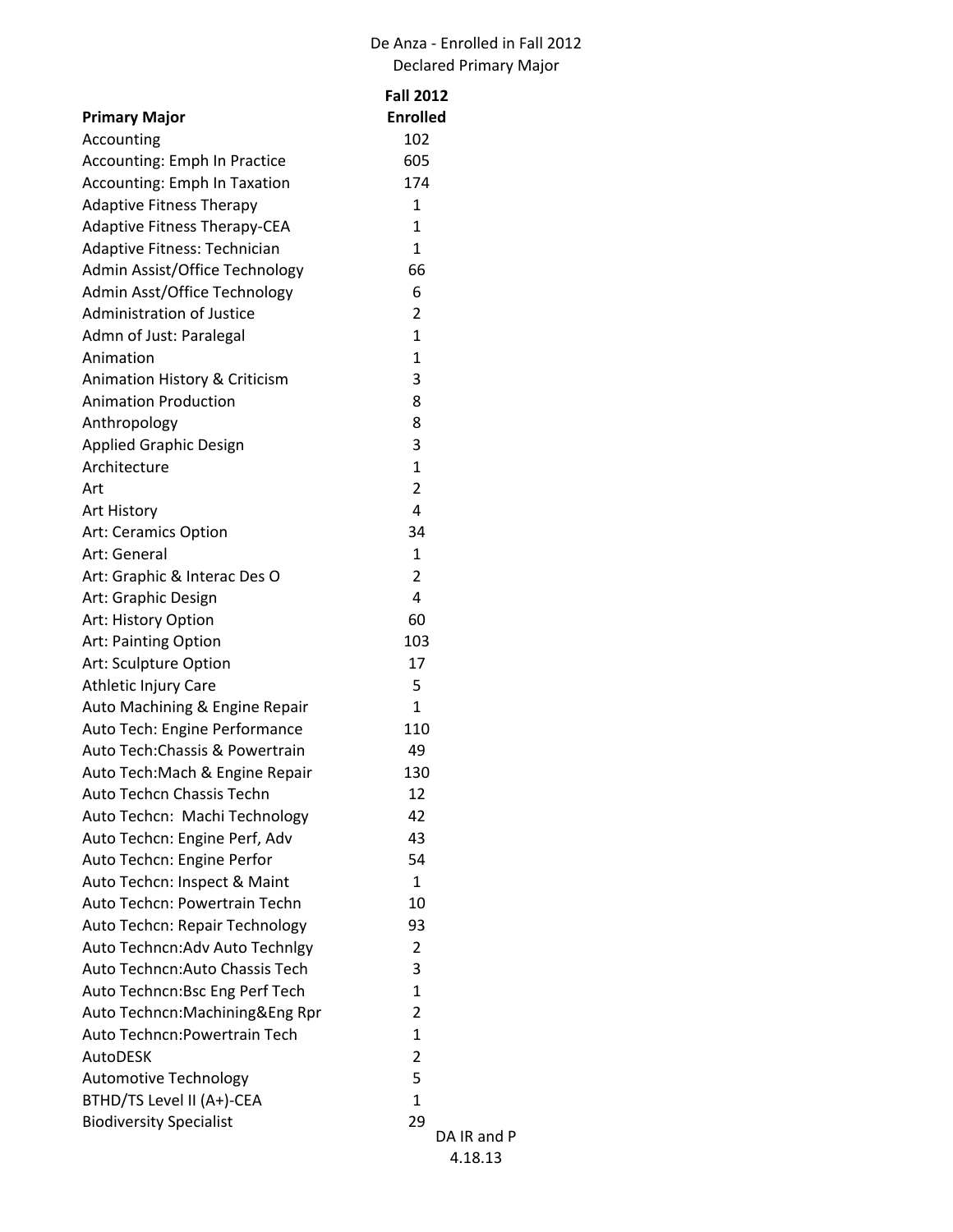| <b>Bioinformatics</b>                  | 2              |
|----------------------------------------|----------------|
| <b>Biological Sciences</b>             | 1,623          |
| <b>Biology</b>                         | 40             |
| Biotechnology                          | 10             |
| Bookkeeping                            | 4              |
| Botany                                 | 1              |
| <b>Business Admin for Transfer</b>     | 48             |
| <b>Business Administration</b>         | 2,897          |
| <b>Business International Studies</b>  | 6              |
| <b>Business Marketing</b>              | 4              |
| <b>Business Mngt</b>                   | 2              |
| <b>Business Office Clerk</b>           | 11             |
| <b>Business Software Applications</b>  | 55             |
| <b>Business: Management</b>            | 9              |
| CEA-IGETCUC                            | 5              |
| <b>CIS Computer Support Service</b>    | 1              |
| CIS Network System Administr           | $\mathbf{1}$   |
| <b>CIS: Business Programming</b>       | 87             |
| CIS: Network Programming               | 140            |
| <b>CIS: System Support Services</b>    | 37             |
| <b>CIS: Systems Programming</b>        | 317            |
| <b>CNC Machinist</b>                   | 16             |
| CNC Research & Develop Machin          | 122            |
| <b>CSU General Education-Breadth</b>   | 10             |
| Chemistry                              | 6              |
| Child Development                      | 910            |
| <b>Child Development Teacher</b>       | 2              |
| Chinese                                | 2              |
| <b>Commercial Music</b>                | $\overline{2}$ |
| <b>Communication Studies</b>           | 18             |
| <b>Communication Studies-Transfer</b>  | 17             |
| Communication: Advocacy                | 1              |
| Comp Appl & Off Sys Adm Asst           | 1              |
| Comp Crime Investig & Security         | 39             |
| <b>Comp Engineering</b>                | 5              |
| <b>Comp Information SYS: SCI</b>       | $\mathbf{1}$   |
| Comp Literacy II                       | 1              |
| <b>Comp Science</b>                    | 15             |
| <b>Computer Aided Design: Mechncal</b> | $\overline{2}$ |
| Computer Aided Dsgn-Mechanical         | 308            |
| <b>Computer Animation</b>              | 100            |
| <b>Computer Applications</b>           | 1              |
| <b>Computer Graphics Design</b>        | 5              |
| <b>Computer Graphics Programmin</b>    | 3              |
| <b>Computer Science</b>                | 9              |
| <b>Computer Software Development</b>   | 18             |
| Corrections/Probation                  | 155            |
| <b>Creative Writing</b>                | 5              |
|                                        | DA IR and P    |
|                                        | 4.18.13        |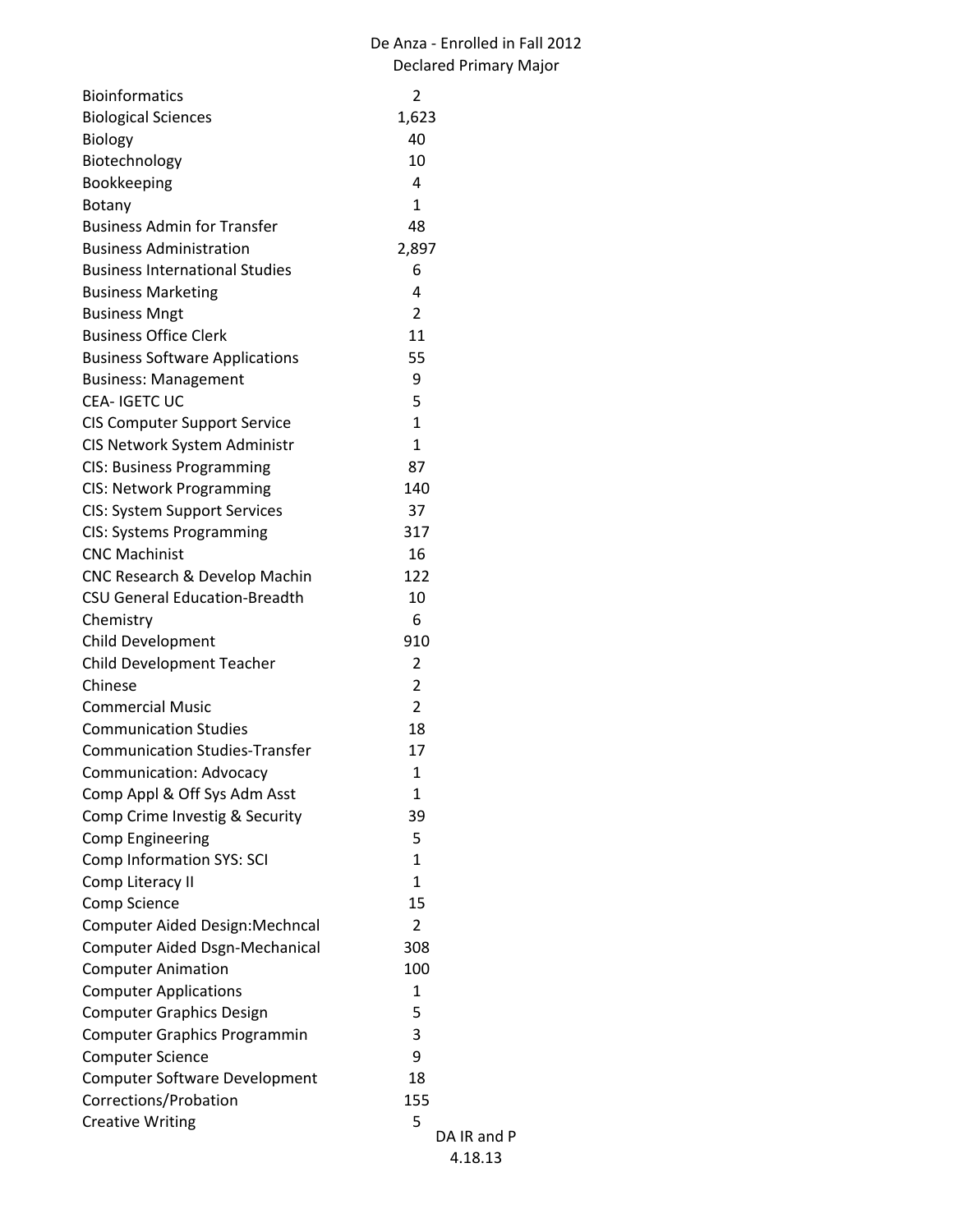| <b>Critical Care Nursing: Lvl I</b>      | 3              |
|------------------------------------------|----------------|
| Dance                                    | $\mathbf{1}$   |
| Data Communications                      | 1              |
| Database Design for Dev Oracle           | 14             |
| <b>Dental Assisting</b>                  | $\overline{2}$ |
| Dental Hygiene                           | 10             |
| Diagnostic Medical Sonograph             | 3              |
| Digital Photography                      | $\mathbf{1}$   |
| Drafting: Comp Aided Desgn               | $\mathbf{1}$   |
| Drama                                    | $\mathbf{1}$   |
| E-Business                               | $\mathbf{1}$   |
| Early Childhood Mental Health            | 4              |
| Early Interv/Spcl Educ Assist            | 29             |
| Economics                                | 20             |
| Education                                | 8              |
| <b>Electrical Engineering</b>            | $\overline{7}$ |
| Electrmechanical Integrated              | $\mathbf{1}$   |
| <b>Flectronics</b>                       | 1              |
| Emt/Paramedic                            | 1              |
| Energy Manag & Buildng Science           | $\mathbf{1}$   |
| <b>Energy Manag &amp; Climate Policy</b> | 54             |
| Engineering                              | 39             |
| English                                  | 487            |
| <b>Enterprise Security Profession</b>    | 14             |
| Entrepreneurship                         | 3              |
| Envir Horticulture&Design-CEA            | $\mathbf{1}$   |
| <b>Environ Stud: Energy Mgt</b>          | $\mathbf{1}$   |
| Environm Compli & Pollut Prev            | 60             |
| <b>Environmental Compli</b>              | $\overline{2}$ |
| <b>Environmental Horticulture</b>        | 6              |
| <b>Environmental Stewardship</b>         | 51             |
| <b>Environmental Studies</b>             | 3              |
| FILM/TV Production: TV Emph              | 3              |
| <b>File Clerk</b>                        | $\mathbf{1}$   |
| Film                                     | 10             |
| <b>Film Production</b>                   | 267            |
| Film/TV Production: Animation            | 115            |
| Film/TV Production: TV Emph              | 110            |
| French                                   | 3              |
| General Art                              | 13             |
| General Educ for AA Degree               | 1              |
| <b>General Education</b>                 | 4              |
| <b>General Education for Transf</b>      | 9              |
| <b>General Electrian- CEA</b>            | $\overline{2}$ |
| <b>General Electrician</b>               | $\mathbf{1}$   |
| <b>General Electrician Apprentice</b>    | $\overline{2}$ |
| <b>General Studies</b>                   | 4              |
| <b>General Studies: Science</b>          | 25             |
|                                          | DA I           |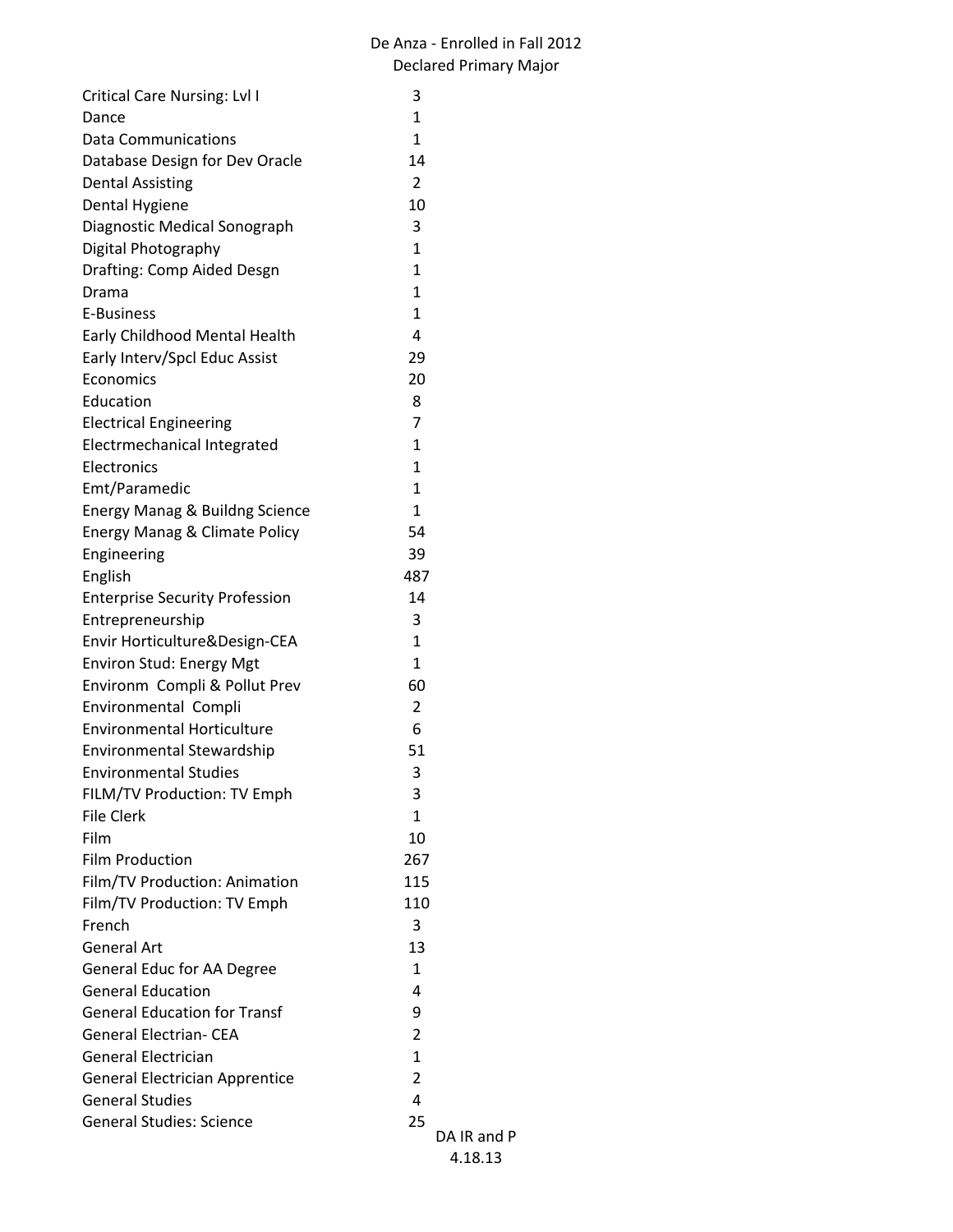| <b>General Studies: Social Scien</b> | 10             |
|--------------------------------------|----------------|
| <b>Global Studies</b>                | 90             |
| Graph Des & Computer Graphics        | $\mathbf{1}$   |
| Graphic & Interactive Design         | 15             |
| <b>Graphic Design</b>                | 409            |
| Health & Community Service           | 1              |
| <b>Help Desk</b>                     | 1              |
| High School Student                  | 332            |
| History                              | 11             |
| <b>Humanities</b>                    | 12             |
| ICS: Multicultural                   | 1              |
| <b>IGETC</b>                         | 3              |
| <b>IGETC CSU</b>                     | $\overline{2}$ |
| <b>Informatics</b>                   | 3              |
| Insurance and Coding                 | $\mathbf{1}$   |
| Interactive & Multimedia Techn       | $\overline{2}$ |
| <b>Interactive Design</b>            | 36             |
| <b>Intercultural Studies</b>         | 73             |
| <b>International Business</b>        | 6              |
| <b>International Studies</b>         | 1              |
| Internet Techn                       | 8              |
| Internet Techn: Web Programm         | $\overline{2}$ |
| Japanese                             | $\overline{2}$ |
| Journalism                           | 177            |
| Kinesiology for Transfer             | 29             |
| LINUX/UNIX                           | 1              |
| LINUX/UNIX System Operation          | $\mathbf{1}$   |
| <b>LVN Transition To RN</b>          | 65             |
| LVN/RN Refresher Program             | $\mathbf{1}$   |
| Law & Society (Pre-Law)              | 12             |
| Law Enforcement                      | 717            |
| Leadership and Social Change         | 3              |
| Legacy program(non-degree)           | 3              |
| Lib Arts-Sci, Math & Engineering     | 1,069          |
| Lib Arts-Soc & Behavioral Sci        | 1,191          |
| Liberal Arts                         | 8              |
| Liberal Arts - Arts & Letters        | 662            |
| Liberal Arts - Psychology            | 11             |
| Liberal Arts-Business&CIS Emph       | 476            |
| Liberal Arts: Journalism             | 1              |
| <b>Licensed Vocational Nurse</b>     | $\mathbf{1}$   |
| Linguistics                          | $\mathbf{1}$   |
| MS Office Sp-Excel 2000 Expert       | $\mathbf{1}$   |
| Machine Tool Technology              | $\mathbf{1}$   |
| Management                           | 186            |
| Manufacturing Syst Technicia         | 1              |
| <b>Marketing Management</b>          | 304            |
| Massage Therapy                      | 140            |
|                                      | DA IR and P    |
|                                      | 4.18.13        |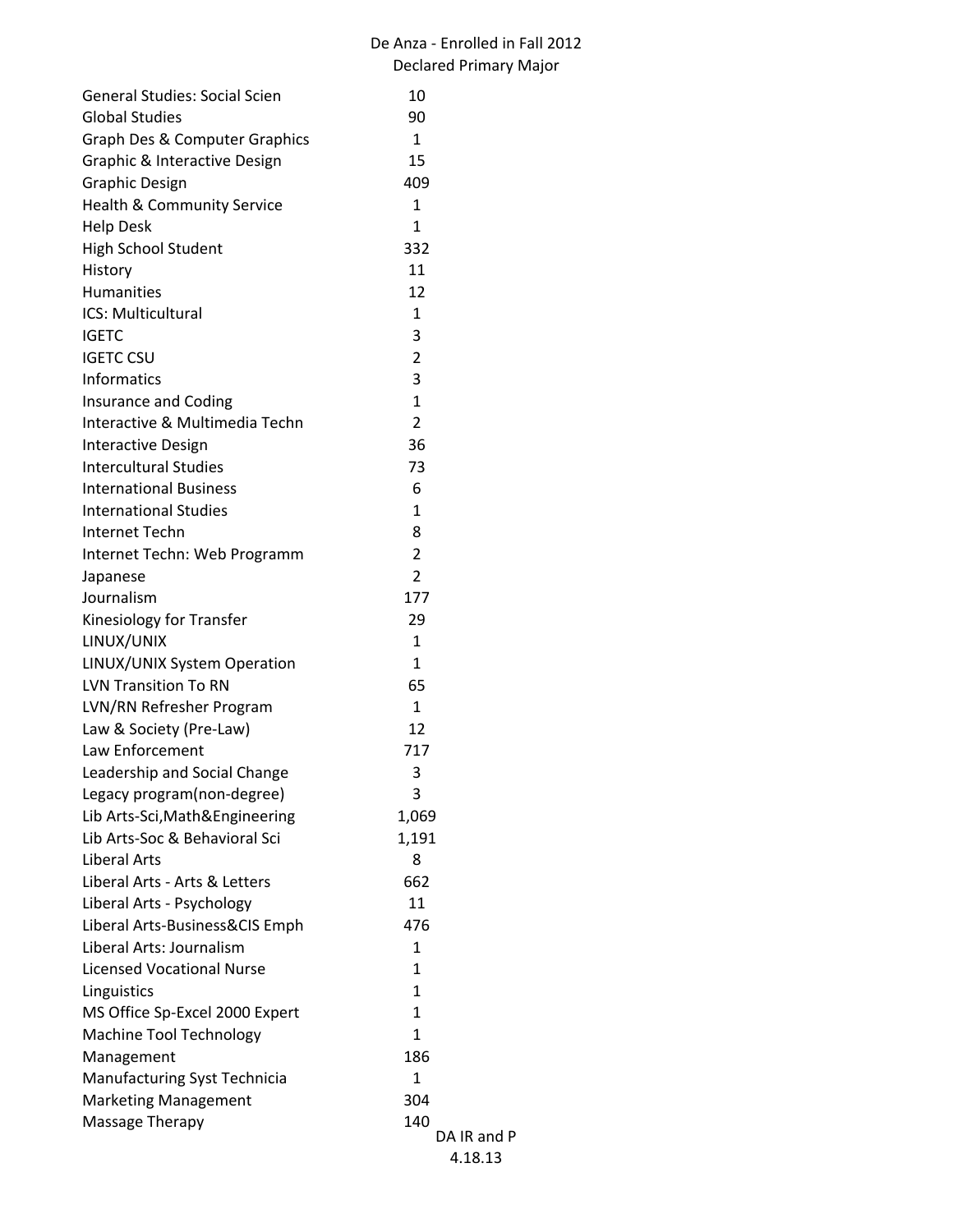| <b>Mathematics</b>                        | 13             |
|-------------------------------------------|----------------|
| <b>Mathematics-Transfer</b>               | 3              |
| <b>Mechanical Engineering</b>             | $\overline{2}$ |
| Med Asst: Insurance & Coding              | 46             |
| Med Asst: Lab Assisting                   | 14             |
| Med Asst: Phlebotomy                      | 3              |
| <b>Medical Assisting</b>                  | 426            |
| <b>Medical File Clerk</b>                 | 8              |
| <b>Medical Laboratory Technology</b>      | 210            |
| <b>Medical Reception</b>                  | 7              |
| <b>Medical Records Clerk</b>              | 7              |
| <b>Medical Secretary</b>                  | 10             |
| <b>Medical Transcription</b>              | 23             |
| Mfg & Des: CAD, Mechanical                | $\overline{2}$ |
| Mfg & Des: CNC Machine Operat             | $\mathbf{1}$   |
| Mfg & Des: CNC Programming                | $\mathbf{1}$   |
| Mfg & Des: Preci Mecha Inspe              | $\mathbf{1}$   |
| Model Making: CAD/CAM                     | $\overline{2}$ |
| <b>Museum Studies</b>                     | $\mathbf{1}$   |
| Music                                     | 319            |
| Music Technology                          | 7              |
| Music: Composition Emph                   | $\mathbf{1}$   |
| Music: General                            | 16             |
| Music: Performance emphasis               | 1              |
| Nanoscience                               | $\mathbf{1}$   |
| <b>Network Administration</b>             | 77             |
| Network Design & Administrat              | 2              |
| <b>Network Installation &amp; Mainten</b> | $\mathbf{1}$   |
| <b>Network Security</b>                   | 1              |
| No Major In Adult Education               | $\mathbf{1}$   |
| No Major: Undergraduate                   | 36             |
| <b>Nutrition &amp; Fitness</b>            | 1              |
| <b>Paralegal Studies</b>                  | 327            |
| Paramedic                                 | 13             |
| Paramedic-CEA                             | $\mathbf{1}$   |
| <b>Personal Computer Service</b>          | $\mathbf{1}$   |
| Personal Interest Only                    | 152            |
| Pharmacy Technician                       | 5              |
| Philosophy                                | $\overline{2}$ |
| Phlebotomy Technician I                   | 26             |
| Photographic Arts                         | 107            |
| Photographic Lab Technician               | $\mathbf{1}$   |
| Photography                               | 7              |
| Physical Ed: Aerobics                     | 1              |
| <b>Physical Education</b>                 | 5              |
| Physical Education/Human Per              | $\overline{2}$ |
| <b>Physics</b>                            | 6              |
| <b>Political Science</b>                  | 9              |
|                                           | DA I           |